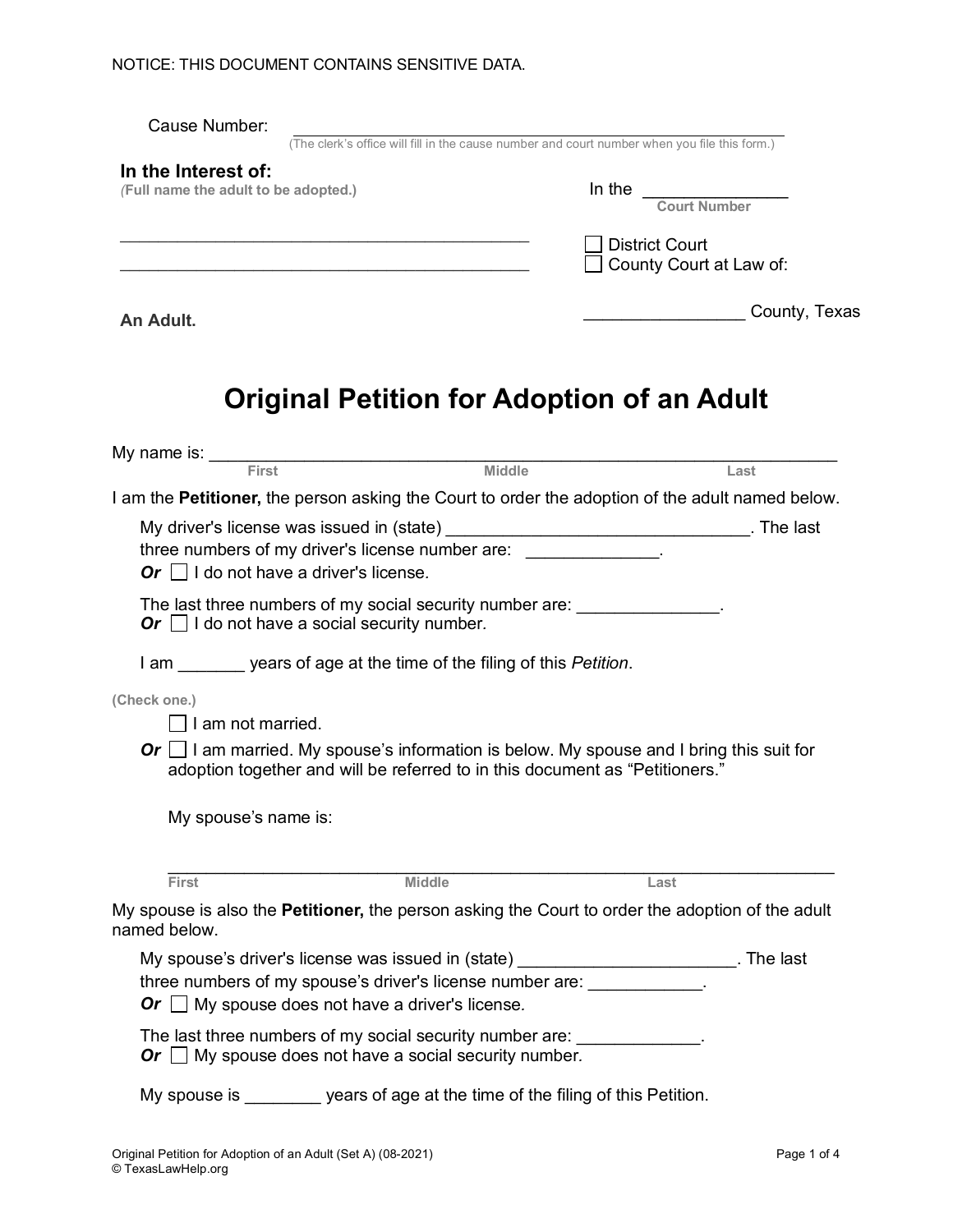**(Check one.)**

 $\Box$  I am not related to the adult.

 $\Box$  I am related to the adult. I am the adult's:

**Your relationship to the adult**

**(Check one.)**

 $\Box$  My spouse is not related to the adult.

 $\Box$  My spouse is related to the adult. My spouse is the adult's:

\_\_\_\_\_\_\_\_\_\_\_\_\_\_\_\_\_\_\_\_\_\_\_\_\_\_\_\_\_\_\_\_\_\_\_\_\_\_\_\_\_\_\_\_\_\_\_\_\_\_\_\_\_\_\_\_\_\_\_\_\_\_\_\_\_\_\_\_\_\_\_\_\_\_\_\_ **Spouse's relationship to the adult**

The Petitioner (or the Petitioners, who are spouses), reside at:

\_\_\_\_\_\_\_\_\_\_\_\_\_\_\_\_\_\_\_\_\_\_\_\_\_\_\_\_\_\_\_\_\_\_\_\_\_\_\_\_\_\_\_\_\_\_\_\_\_\_\_\_\_\_\_\_\_\_\_\_\_\_\_\_\_\_\_\_\_\_\_\_\_\_\_\_. **Address**

### **1. Discovery Level.**

The discovery level in this case, if needed, is Level 2.

### **2. Adult Adoptee.**

The Petitioner(s) ask the Court to make orders about the following adult who is over the age of 18:

 $\overline{a}$ 

**Adult's name County and state where the adult lives now**

#### **3. Jurisdiction.**

There are no court orders about the adult. No other court has continuing jurisdiction over this case or the adult.

This court has authority to decide this case because the Petitioner resides (or Petitioners, if married, reside) in this county.

### **4. Consent of Adult Adoptee.**

The consent of the adult to be adopted will be obtained and filed in this case.

# **5. Court-Ordered Relationships.**

There are no court-ordered relationships over the Adult Adoptee subject of this suit at this time.

### **6. Personal Information of Adult Adoptee.**

a. *\_\_\_\_\_\_\_\_\_\_\_\_\_\_\_\_\_\_\_\_\_\_\_\_\_\_\_\_\_\_\_\_\_\_\_\_\_\_\_\_\_\_\_\_\_\_\_\_\_\_\_\_\_\_\_\_\_\_\_\_\_\_\_\_\_\_\_*

**Adult Adoptee's current legal name** 

is the Adult Adoptee subject of this suit.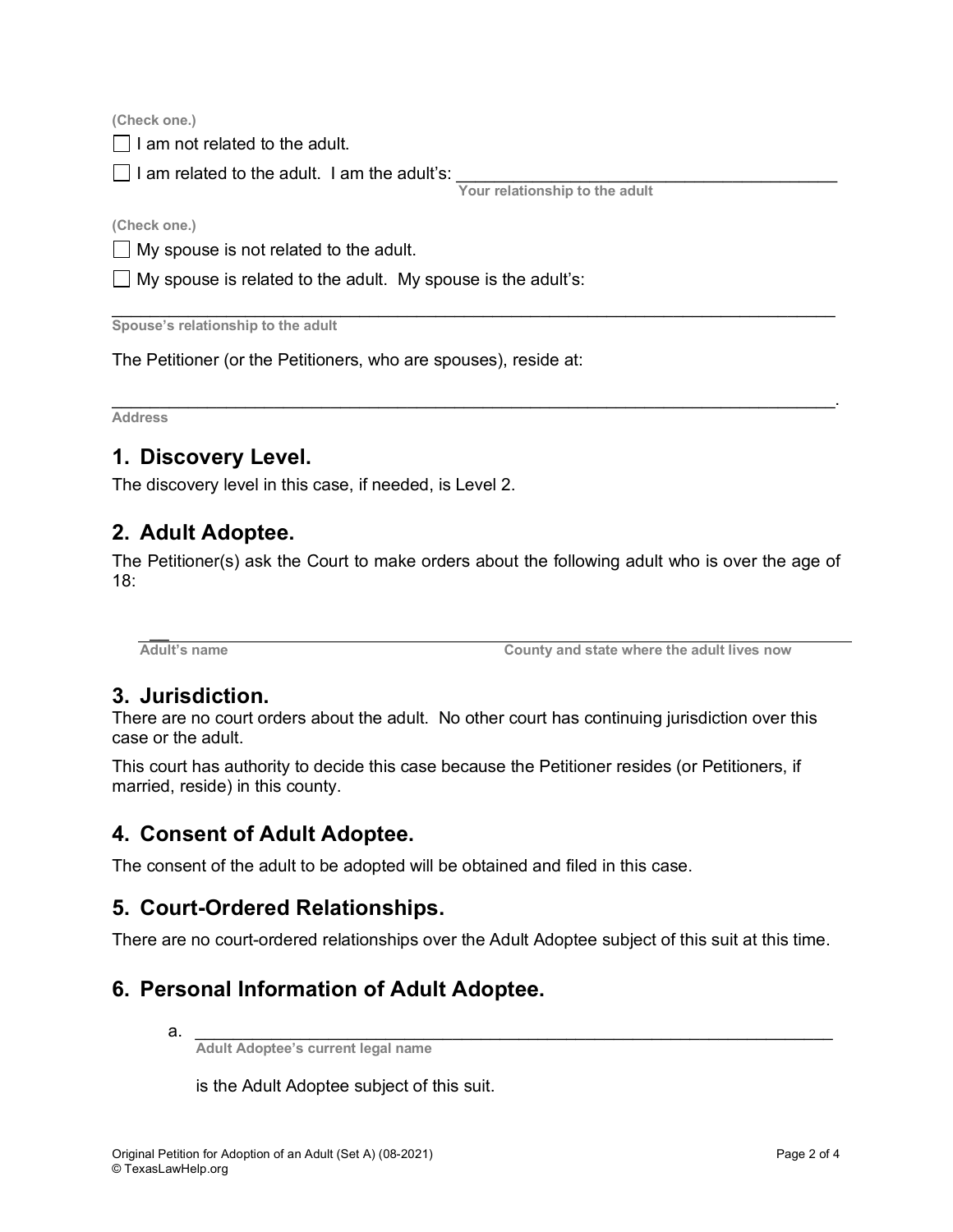b. The name listed on Adult Adoptee's birth certificate is:

|    | c. Adult Adoptee's date of birth is:                                                                                                                                                            |              |        |              |         |  |  |
|----|-------------------------------------------------------------------------------------------------------------------------------------------------------------------------------------------------|--------------|--------|--------------|---------|--|--|
|    |                                                                                                                                                                                                 | <b>Month</b> | Dav    |              | Year    |  |  |
|    | d. Adult Adoptee's place of birth is:                                                                                                                                                           |              |        |              |         |  |  |
|    |                                                                                                                                                                                                 | City         | County | <b>State</b> | Country |  |  |
|    | e. Adult Adoptee is: (Check one) $\Box$ Male $\Box$ Female                                                                                                                                      |              |        |              |         |  |  |
| f. | Adult Adoptee's driver's license was issued in (state)<br>The last three numbers of Adult Adoptee's driver's license number are:<br>$Or$ $\Box$ Adult Adoptee does not have a driver's license. |              |        |              |         |  |  |
|    |                                                                                                                                                                                                 |              |        |              |         |  |  |
|    |                                                                                                                                                                                                 |              |        |              |         |  |  |
|    | g. The last three numbers of Adult Adoptee's social security number are:                                                                                                                        |              |        |              |         |  |  |

 $\_$  , and the set of the set of the set of the set of the set of the set of the set of the set of the set of the set of the set of the set of the set of the set of the set of the set of the set of the set of the set of th

 $\mathsf{Or} \sqcup \mathsf{A}$ dult Adoptee does not have a social security number.

## **7. Request for Judgment.**

I ask that the Court grant the adoption between the Petitioner(s) and the Adult Adoptee subject of this suit. Further, I ask the court to order the clerk to seal the file and minutes of the court, to make the orders I have asked for in this Petition, and any other orders to which I am entitled. I ask for general relief.

Respectfully,

| <b>Petitioner's Signature</b>    |      |              | Phone number |     |  |
|----------------------------------|------|--------------|--------------|-----|--|
|                                  |      |              |              |     |  |
|                                  |      |              |              |     |  |
|                                  |      |              |              |     |  |
| $\rightarrow$                    |      |              |              |     |  |
| <b>Petitioner's Printed Name</b> |      |              | <b>Date</b>  |     |  |
|                                  |      |              |              |     |  |
|                                  |      |              |              |     |  |
| Petitioner's                     |      |              |              |     |  |
| <b>Mailing Address:</b>          |      |              |              |     |  |
|                                  |      |              |              |     |  |
|                                  | City | <b>State</b> |              | Zip |  |
| Petitioner's Email               |      |              |              |     |  |
| Address:                         |      |              |              |     |  |
|                                  |      |              |              |     |  |
| Petitioner's Fax #               |      |              |              |     |  |
| (if available):                  |      |              |              |     |  |
|                                  |      |              |              |     |  |
|                                  |      |              |              |     |  |
|                                  |      |              |              |     |  |
| <b>Petitioner's Signature</b>    |      |              | Phone number |     |  |
|                                  |      |              |              |     |  |
|                                  |      |              |              |     |  |
| $\rightarrow$                    |      |              |              |     |  |
|                                  |      |              |              |     |  |
| <b>Petitioner's Printed Name</b> |      |              | <b>Date</b>  |     |  |
|                                  |      |              |              |     |  |
|                                  |      |              |              |     |  |